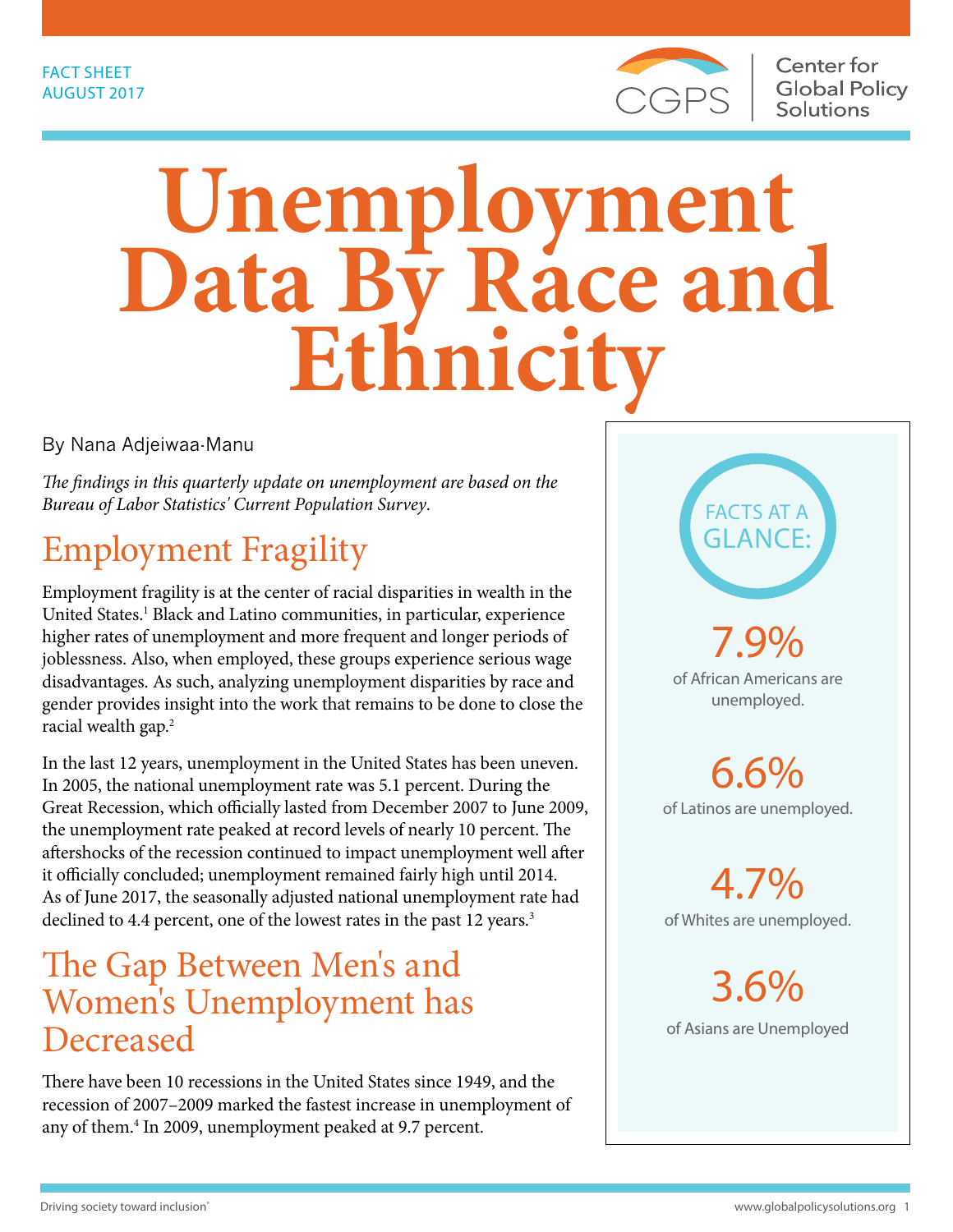#### FACT SHEET AUGUST 2017



Men were disproportionately affected by unemployment during the recession. The unemployment rate for men peaked at 11.1 percent in 2009, while the unemployment rate for women peaked at 8.1 percent that year. Programs such as the Troubled Asset Relief Program (TARP) helped spur economic growth and stabilize the country's financial system.5 Additionally, the American Recovery and Reinvestment Act of 2009 provided funding to help stimulate the economy through federal tax relief, expansion of unemployment benefits, and other social welfare provisions. It also provided tax-exempt recovery bonds to areas with high



unemployment, which paid for on-the-job training, education, and infrastructure.<sup>6</sup> After the recession, men were able to recover their jobs more quickly than women. Men's unemployment steadily decreased after 2009, and their jobless rate gradually began to resemble that of women.<sup>7</sup>

Women had lower rates of unemployment overall because they tended to be employed in the health services and education industries, which grew during the recession.<sup>8</sup> Men dominated the construction, manufacturing, and financial services fields, which were most heavily affected during the recession. Construction employment decreased by 13.7 percent, manufacturing employment fell by 10 percent, and financial services employment contracted by 3.9 percent.<sup>9</sup> Since the recession, unemployment has trended mostly downward. As of the third quarter of 2017, men and women have near identical unemployment rates while overall unemployment remains relatively stable and, at 4.4%, is lower than pre-recession levels.

# Unemployment and Race

The trends in unemployment rates become even more nuanced when the differences between racial and ethnic groups are considered. Historically, African Americans

and Latinos have had the highest rates of unemployment while Whites and Asians have had the lowest.<sup>10</sup>

African American unemployment was particularly high during the recession because job growth in the government sector, where African Americans are disproportionately employed, decreased.<sup>11</sup> In general, public sector jobs provide stable employment that offers a path to the middle class, better pay, and opportunities for career advancement.<sup>12</sup>

Yet during the recession, the government unemployment rate increased from 2.1 percent in 2007 to 3.6 percent in 2009. By 2010, the government jobless rate had risen to 4.4 percent.<sup>13</sup> Finally, in 2013, the government unemployment rate began to gradually decrease. At the end of third quarter 2017, it was 3.3 percent (seasonally adjusted data for the government unemployment rate are not available so these numbers may reflect seasonal hiring trends).

Despite the low government unemployment rate in the third quarter 2017, the African American unemployment rate was 7.1 percent- roughly twice the unemployment rate of Asians. The Latino rate was 4.8 percent.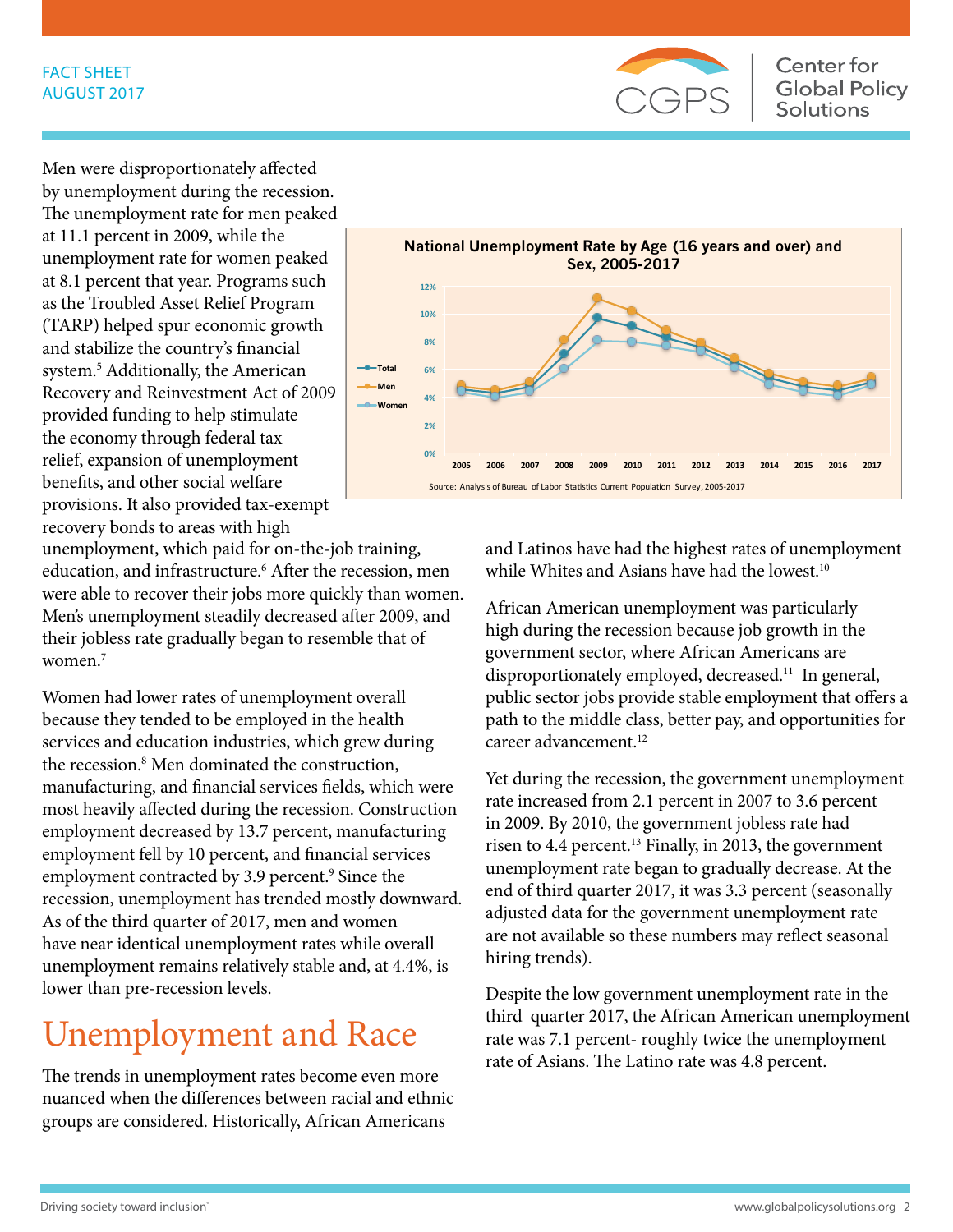

## African American and Latino Men Have the Highest Rates of Unemployment

When unemployment is considered from a racial and gender perspective, even greater disparities are revealed. African American men have had the

highest unemployment rate consistently throughout the past 12 years. At the end of the recession in 2009, 18 percent of African American men were unemployed as compared to 13.9 percent of Latino men, 8.8 percent of White men, and 9 percent of Asian men.

Overall, the data suggest that women had slightly lower rates of unemployment than men across all racial and ethnic groups. African American women, whose rate of unemployment peaked at 13.4 percent in 2011, tended to have the highest unemployment rate among all women. Asian and White women tended to have the lowest rates. During the aftermath of the recession, from 2009 to 2012, unemployment steadily decreased for White women. Yet from 2013 to the present, Asian women's unemployment has remained the lowest of women's groups. As of the second quarter of 2017, 3.7 percent of Asian women were unemployed which was equal to the unemployment rate for White women, 5.7 percent of Latina women, and 7.2 percent of African American women.



#### African Americans Have the Highest Unemployment Rate of All Racial and Ethnic Groups

African Americans have the highest overall unemployment rate as compared to other racial and ethnic groups. Between 2008 and 2014, the African American unemployment rate remained in the double digits, ranging from 10 percent to 16 percent. In 2016, the African American jobless rate was at its lowest level in the past 12 years at 7.4 percent.

In fact, the current African American unemployment rate is only about 1.7 percentage point lower than the highest White unemployment rate recorded in the past 12 years. White unemployment peaked at 8.8 percent in 2009 at the end of the recession. In comparison, African American men's unemployment rate peaked in 2009 at 18 percent, and African American women's unemployment rate peaked at 14.1 percent in 2011.

Moreover, the gap between the African American and White unemployment rates has increased since the start of the recovery because the African American jobless rate has fallen more slowly than that of Whites. According to one theory, this is due to two factors: First, African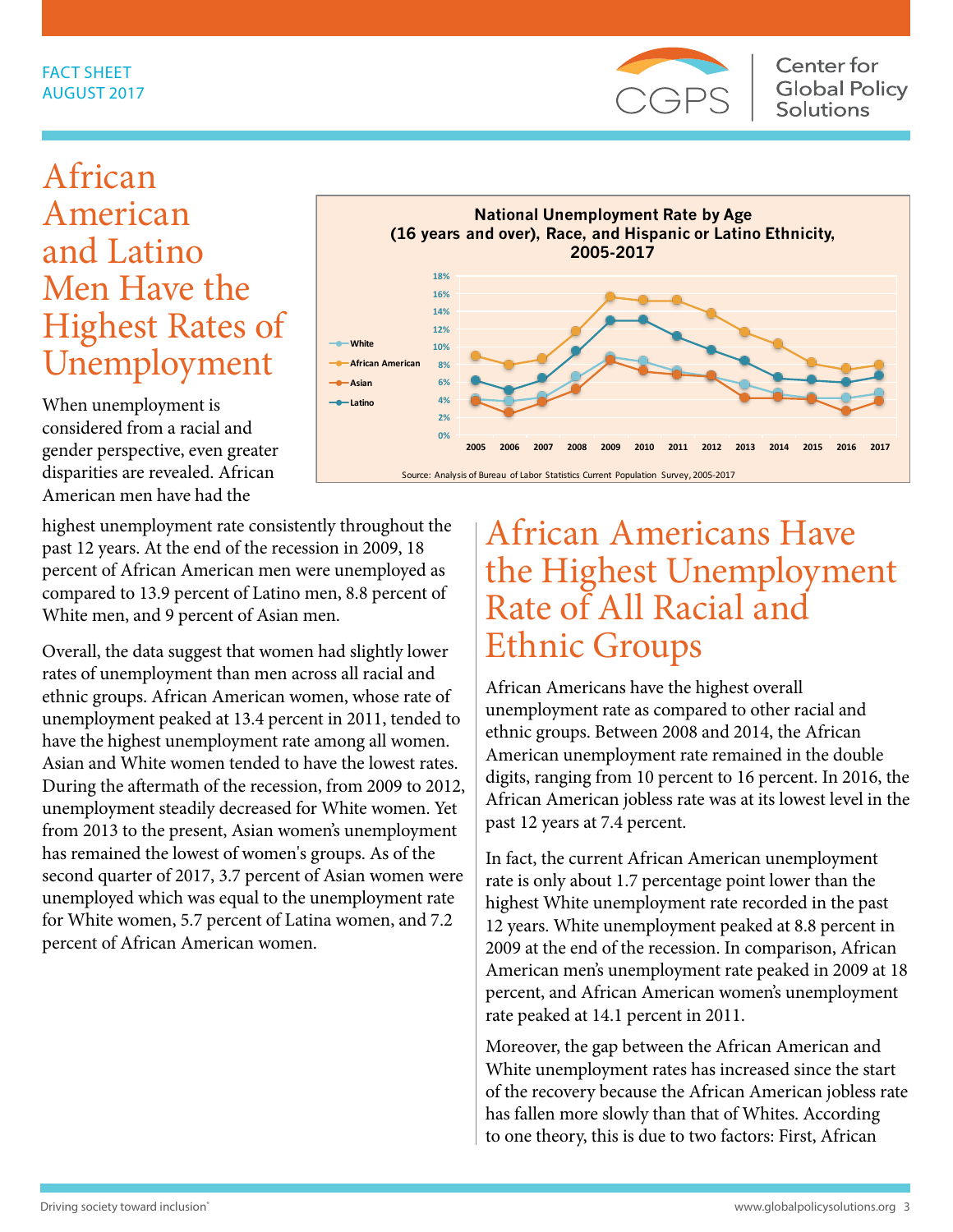#### FACT SHEET AUGUST 2017



**Center for Global Policy Solutions** 

American employment has rebounded less than White employment in the years since 2007. Second, there is a "resilience factor" that helps to keep the African American unemployment rate high. This refers to the higher share of unemployed African Americans who remain in the labor force actively seeking work and who therefore continue to be counted as unemployed. In other words, this theory suggests that the resilience of African American labor force participation is contributing to the growing gap between the African American and White unemployment  $rates<sup>14</sup>$ 

#### Latinos Have the Second Highest Rate of Unemployment of All Racial and Ethnic Groups

The Latino unemployment rate is the second highest among communities of color. In the first quarter of 2017, the Latino unemployment rate dropped considerably to 4.8 percent. Yet this rate is still higher than the national average of 4.4 percent.

In the aftermath of the recession, Latino unemployment rate continued to grow, peaking in 2010 at 13 percent. While Latino men's unemployment rate peaked at 13.9 percent in 2009, Latina women's unemployment peaked at 11.9 percent in 2010. Currently, the unemployment rate for Latino men is 4.1 percent while that of Latina women is 5.7 percent.

The changing structure of the labor market has had an adverse effect on Latinos' job prospects. Since the recession, there has been a "hollowing out" of good-





paying, low-skilled jobs in favor of job growth at the bottom and top of the labor market.<sup>15</sup>

On average, Latinos have lower levels of education than other communities. Typically, Latinos have 11 years of education versus 13.7 years of education among all adults ages 25 and older. There are also gaps in education between Latino men and women and between those who were born in the United States and those who were not. The disappearance of middle class jobs has added another layer of structural challenges in socio-economic mobility. A reform of the labor market to favor higher pay for service sector jobs combined with more investment in the education of Latinos would allow them to develop the skills needed to compete for better jobs.<sup>16</sup>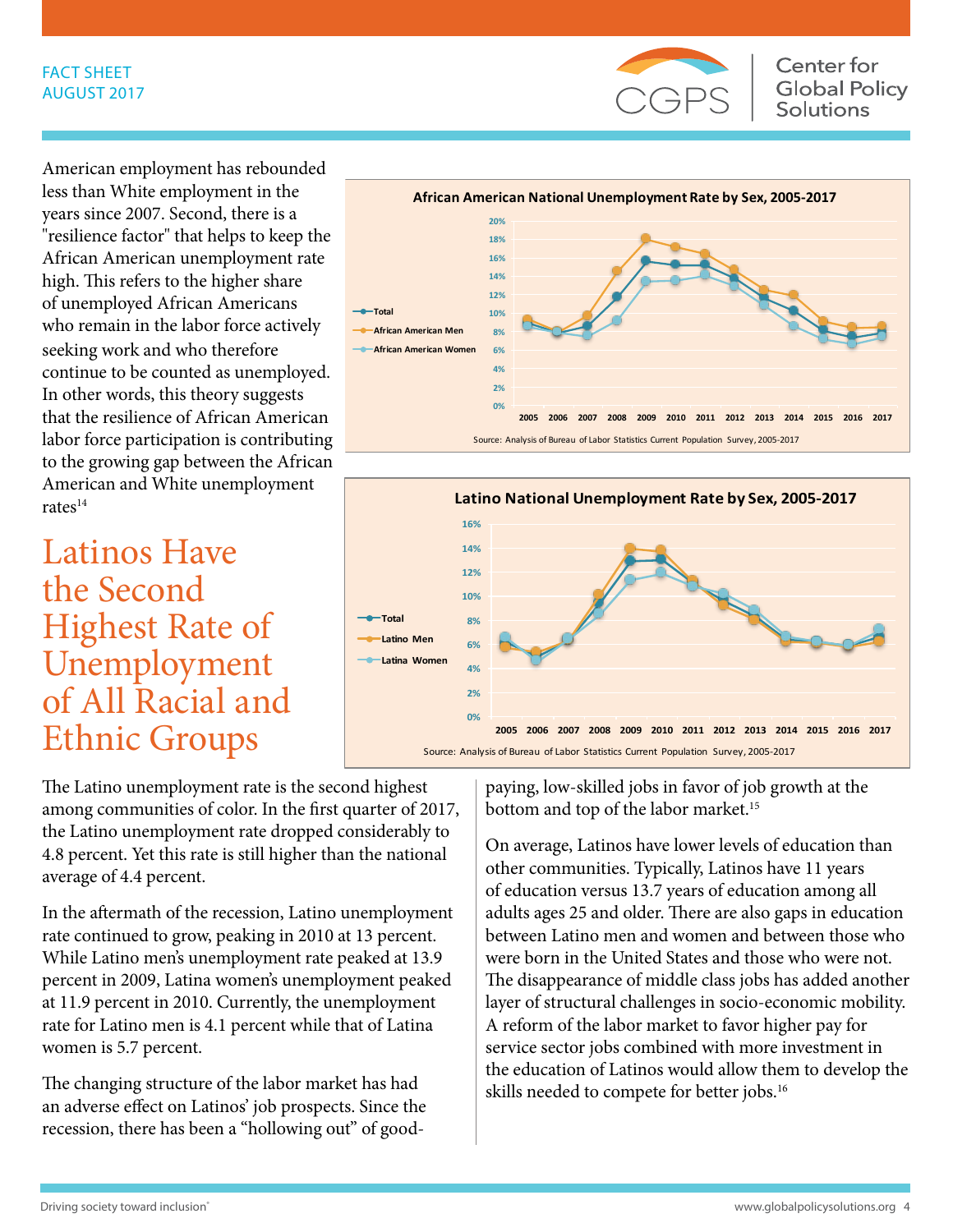

## The Asian-American Unemployment Rate Obscures Subpopulation Inequalities

Among all racial and ethnic groups, the Asian unemployment rate has consistently been the lowest. However, the data indicate that Asian men tend to have higher unemployment rates

than Asian women. The only time this was untrue was in 2016 when Asian men had a 2.3 percent unemployment rate as compared with a 2.9 percent rate for Asian women. Unemployment peaked for both Asian men and Asian women in 2009. In that year, 9 percent of Asian men were jobless, while 7.7 percent of Asian women were jobless.

Since the recession, Asian unemployment has fallen considerably and it is now at 3.8 percent, which suggests that the community as a whole is doing well. Yet the community is made up of a very diverse population that includes many ethnic subgroups. An examination of unemployment and long-term unemployment (a condition that occurs when an individual has been jobless for more than 27 weeks) across different Asian communities shows that some of these communities face greater economic challenges than others.

At the end of the second quarter 2017, Asians who were unemployed has been unemployed for an average of 33.6 weeks, the highest of any group.<sup>17</sup> Among all racial and ethnic groups, they had highest rate of longterm unemployment. The higher incomes and lower unemployment rates that characterize the majority of Asian populations in the United States hide the disparity in income, employment, and lack of access to insurance that exists between several subpopulations such as the Vietnamese, Cambodians, and Filipinos.<sup>18</sup> A more



nuanced analysis shows that Asians of Chinese and Indian descent generally have lower unemployment rates and higher incomes, but many other Asian populations face poverty and high rates of long term unemployment.<sup>19</sup>

# Conclusion

Although the U.S. unemployment rate has decreased since the recession, an examination of unemployment statistics by race and gender reveals the many complexities that affect job security among communities of color. Jobs in the nation's economy are increasingly requiring more advanced skills, and the jobs of lowerskilled workers are being displaced.<sup>20</sup> As such, investing in targeted education and skills training to enable workers to compete in today's workforce is an important step towards closing the racial wealth gap and promoting economic security among communities of color.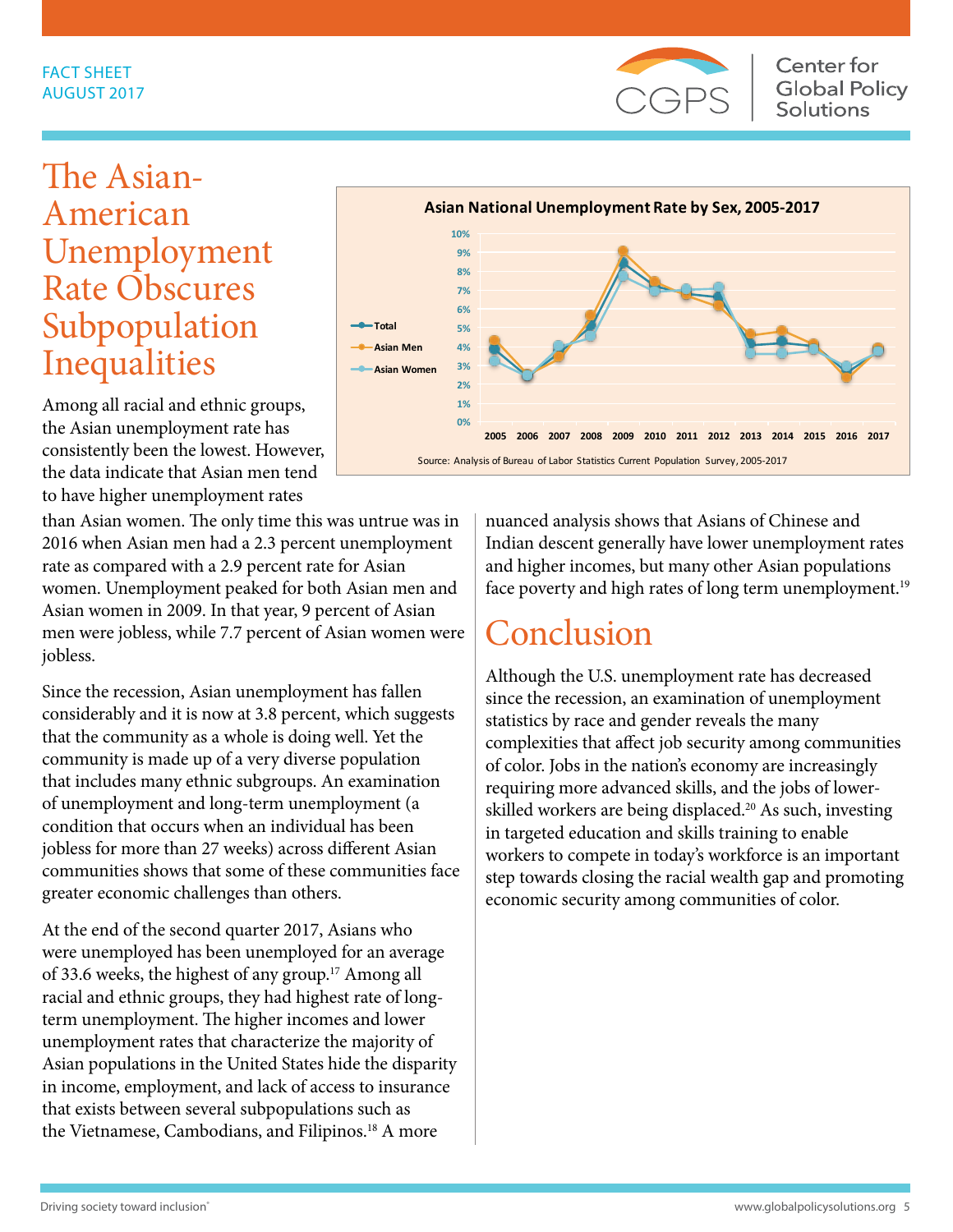

# End Notes

 1. Tippett, R., Jones-DeWeever, A., Rockeymoore, M., Hamilton, D, & Darity, W. (2014, April 21). Beyond broke: Why closing the racial wealth gap is a priority for national economic security. Center for Global Policy Solutions. Retrieved from http://globalpolicysolutions.org/report/beyond-broke/

2. Ibid.

 3. Bureau of Labor Statistics, U.S. Department of Labor, Current Population Survey. Retrieved from https://beta.bls. gov/dataViewer/view/timeseries/LNS14000000

 4. Bureau of Labor Statistics. (2012). The recession of 2007-2009. Washington, DC: U.S. Department of Labor, Bureau of Labor Statistics. Retrieved from https://www.bls.gov/spotlight/2012/recession/pdf/recession\_bls\_spotlight. pdf

 5.U.S. Department of the Treasury. (2016, November 15). TARP Programs. Retrieved from https://www.treasury. gov/initiatives/financial-stability/TARP-Programs/Pages/default.aspx#. Also, for a comprehensive overview of the recession and the impact of laws and programs such as TARP, see Center on Budget and Policy Priorities. (2017). Chart book: The legacy of the Great Recession, Washington, DC: Center on Budget and Policy Priorities. Retrieved from http://www.cbpp.org/research/economy/chart-book-the-legacy-of-the-great-recession.

 6. For more information about the stimulus bill, see American Recovery and Reinvestment Act of 2009, Pub. L. No. 111-5, 123 Stat. 115 (2009).

 7. Urban Institute. (2012, July 11). Men hit harder during the recession, but are recovering jobs faster than women. Retrieved from http://www.urban.org/urban-wire/men-hit-harder-during-recession-are-recovering-jobs-fasterwomen.

8. Ibid.

 9. Bureau of Labor Statistics. (2012). The recession of 2007-2009. Washington, DC: U.S. Department of Labor, Bureau of Labor Statistics. Retrieved from https://www.bls.gov/spotlight/2012/recession/pdf/recession\_bls\_spotlight. pdf.

10. Ibid.

 11. Glinton, S. (2016, February 5). Unemployment may be dropping, but it's still twice as high for Blacks. NPR. Retrieved from http://www.npr.org/.

 12. Bach, D. (2015, August 24). Blacks hit hardest by public-sector job losses during recession, study finds. University of Washington. Retrieved from http://www.washington.edu.

 13. Bureau of Labor Statistics. (2017). Current population survey [Not seasonally adjusted data on unemployed persons by industry and class of worker. Retrieved from: https://www.bls.gov/webapps/legacy/cpsatab14.htm.

 14. Economic Policy Institute. (2014, May 14). Resilience of Black labor force participation: Unemployed African Americans are less likely to give up job search. Retrieved from: http://www.epi.org/publication/resilience-black-laborforce-participation/